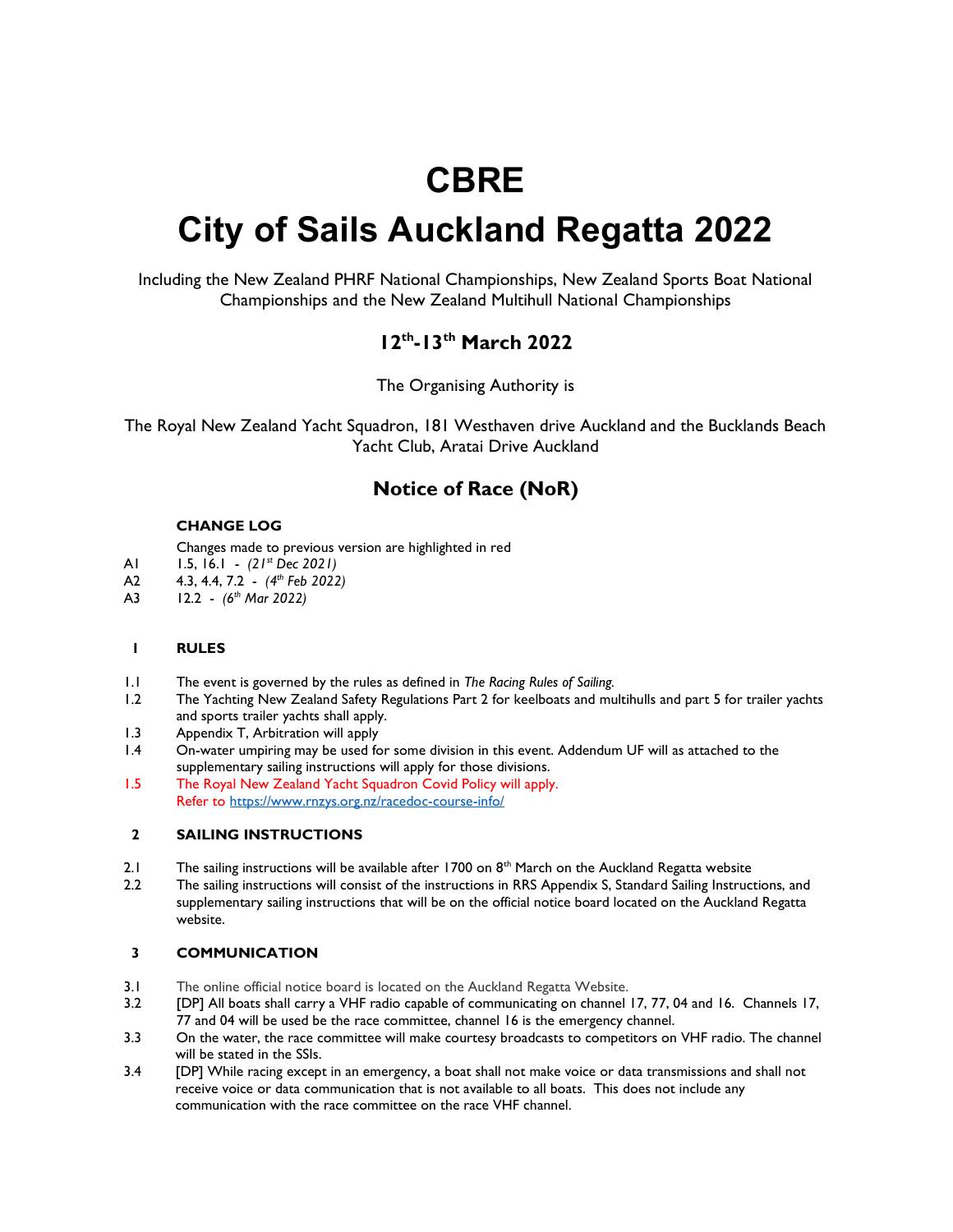# 4 ELIGIBILITY AND ENTRY

- 4.1 The event is open to all Keelboats, Sports boats and multihulls.
- 4.2 The PHRF rating certificates applies to boats racing in the PHRF National Championships
- 4.3 Divisions are defined as follows:
	- o PHRF National Championship Division A
	- o PHRF National Championship Division B
	- o PHRF National Championship Division C
	- o Multihull National Championships
	- o Performance Handicap Divisions
	- o Sports Boat National Championships
	- o Passage Division Open
	- o Passage Division Non spinnaker
	- o Passage Division Multihull
	- $\circ$  Any class that has 6 or more entries before the  $8^{th}$  March will be eligible for their own division
- 4.4 Boats may enter the event by registering online on the Auckland Regatta Website before  $8^{th}$  March 2022
- 4.5 To be considered an entry in the event, a boat shall complete all registration requirements and pay all fees.<br>4.6 Late entries will be accepted at the discretion of the OA
- Late entries will be accepted at the discretion of the OA
- 4.7 To be eligible to compete in this event each competitor shall be a financial member of a club recognised by the entrant's and crew member(s)' national authority.

#### 5 FEES

5.1 Entry fees are as follows:

| Class                | Early Entry Fee until 17th<br>December 2021 | Standard Fee |
|----------------------|---------------------------------------------|--------------|
| PHRF A&B<br>division | \$180                                       | \$200        |
| All others           | \$130                                       | \$150        |

#### 6 ADVERTISING

6.1 Boats may be required to display advertising chosen and supplied by the organizing authority.

# 7 SCHEDULE

7.1 Dates of racing:

| Date                   | All classes |
|------------------------|-------------|
| 12 <sup>th</sup> March | racing      |
| 13 <sup>th</sup> March | racing      |

#### 7.2 Number of races:

| <b>Division</b>        | <b>Total Number</b><br>Scheduled | Races per Day<br>Scheduled     | Races per day<br>maximum | Target time<br>Minutes.    |
|------------------------|----------------------------------|--------------------------------|--------------------------|----------------------------|
|                        |                                  |                                |                          |                            |
| <b>PHRF National</b>   | 7                                | 4 on 12 <sup>th</sup> March    | 4                        | 50 min windward            |
| Championship           |                                  | and 3 on $13th$                |                          | leeward, 100 min           |
| divisions              |                                  | March.                         |                          | Harbour course             |
| Passage                | 3                                | 2 races on                     | $\mathcal{P}$            | 100mins for the            |
| <b>Divisions</b>       |                                  | $12th$ March and I             |                          | 12 <sup>th</sup> March and |
|                        |                                  | race on 13 <sup>th</sup> March |                          | 180 $min$ for the $13th$   |
|                        |                                  |                                |                          | March                      |
| Performance            | 6                                | 3                              | 3                        | 50 min windward            |
| Handicap               |                                  |                                |                          | leeward, 100min            |
| <b>Divisions</b>       |                                  |                                |                          | Harbour course             |
| Sport Boat<br>National | 8                                | 4                              | 4                        | 50 mins                    |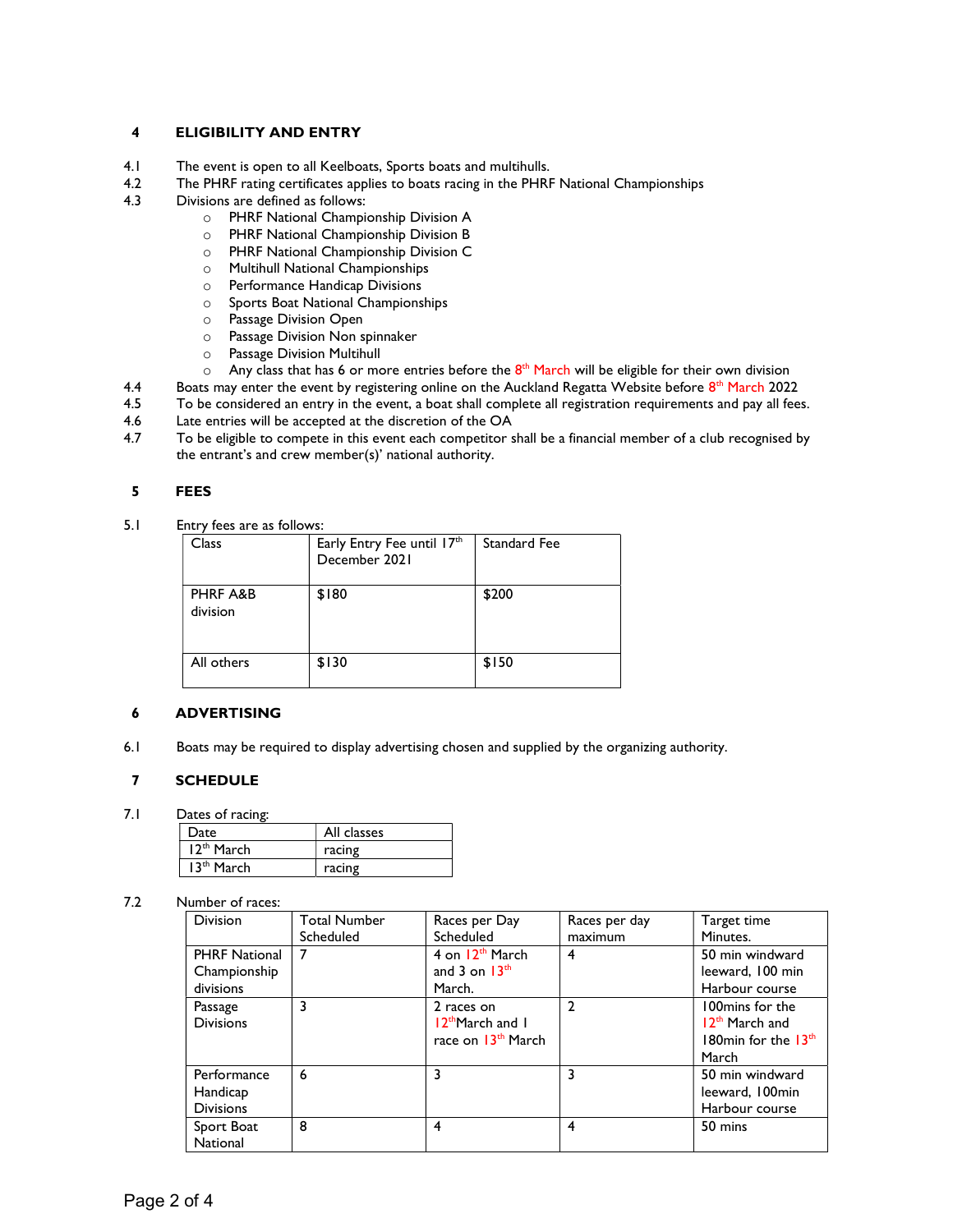- 7.3 The scheduled time of the warning signal for the first race of each day is 0955 for PHRF National Championships, Performance Handicap Divisions & Sports boats National Championships, 1100 for the passage divisions.
- 7.4 On the last scheduled day of racing no warning signal will be made after 1600
- 7.5 Prize giving will be held at the Royal New Zealand Yacht Squadron on the  $13<sup>th</sup>$  March at approximately 1800 hours

# 8 EQUIPMENT INSPECTION

- 8.1 Each boat competing in the PHRF national Championship division shall produce or verify the existence of a valid PHRF certificate.
- 8.2 Boats may be inspected at any time to comply with the YNZ safety regulations

# 9 VENUE

- 9.1 The event venue will be the Royal New Zealand Yacht Squadron
- 9.2 The racing areas will be determined further in the SSI's but will be in the Auckland Harbour.

# 10 COURSES

- 10.1 For the PHRF National Championships and Performance Handicap division the courses will be a mix of windward leeward courses with 0.7-1.6 NM beats and harbour courses using the Auckland Harbour racing marks. The Sports Boat National Championships will consist of windward leeward races. For the Passage divisions the courses will be using the Auckland Harbour Marks.
- 10.2 The marks that will be used for harbour racing are the Auckland Harbour racing marks which can be found here https://www.yachtingnz.org.nz/news/download-copy-auckland-harbour-racing-marks and on the Auckland Regatta website.

# 11 PENALTY SYSTEM

11.1 On water umpiring may be used for some of the divisions for this event if so Addendum UF attached to the sailing instructions will apply

# 12 SCORING

- 12.1 For the PHRF and Sports Boats National Championships to be recognised 5 races are required to be completed to constitute a series.
- 12.2 For the Pied Piper class the W/L races and Harbour races will be scored separately.
- 12.3 (a) When fewer than 5 races have been completed, a boat's series score will be the total of her race scores. (b) When from 5 to 7 races have been completed, a boat's series score will be the total of her race scores excluding her worst score.

# 13 RISK STATEMENT

- 13.1 RRS 3 states: 'The responsibility for a boat's decision to participate in a race or to continue to race is hers alone.' By participating in this event each competitor agrees and acknowledges that sailing is a potentially dangerous activity with inherent risks. These risks include strong winds and rough seas, sudden changes in weather, failure of equipment, boat handling errors, poor seamanship by other boats, loss of balance on an unstable platform and fatigue resulting in increased risk of injury. Inherent in the sport of sailing is the risk of permanent, catastrophic injury or death by drowning, trauma, hypothermia or other causes.
- 13.2 All those taking part in RNZYS races or any other sailing events controlled by the RNZYS, as between the RNZYS and each of those so taking part, do so at their own risk and responsibility. The RNZYS, BBYC and any sponsor associated with the event has no liability for any damage, loss or any penalty suffered by any boat crew or any other person taking part in such events. The RNZYS is not responsible for sufficiency/adequacy of an entry's equipment or the competence of its skipper or crew. The RNZYS reserves the right in its sole and uncontrolled discretion to refuse any entry.